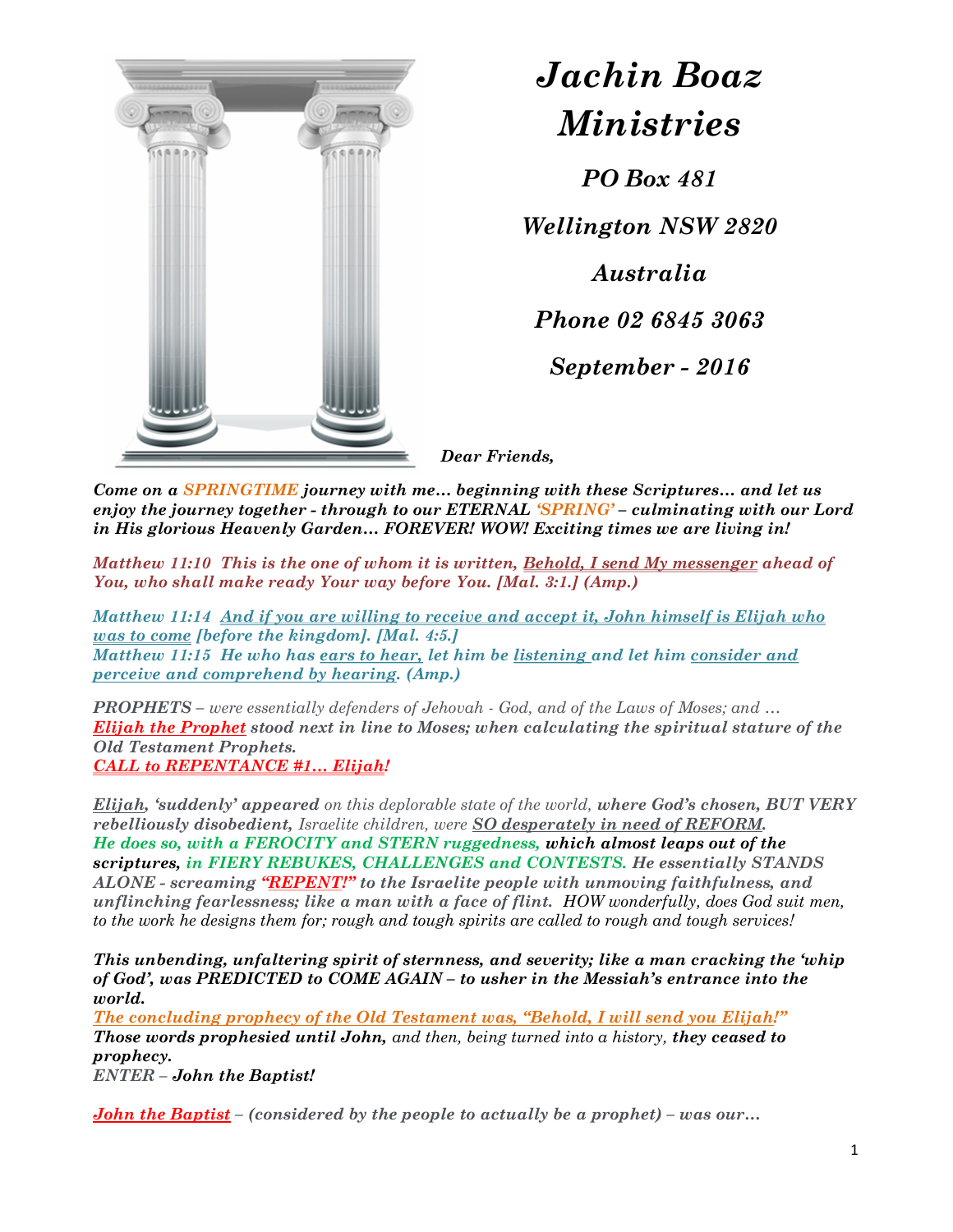## CALL to REPENTANCE #2 … John the Baptist!

And STILL... they (the Jewish people and the Church of the day) MISSED Him; Jesus Christ; their Saviour and Lord, their Redeemer and King!!! He slipped through their fingers!

They were so CARNAL in nature, and full of the sin of UNBELIEF, they just didn't GET IT!!! John heralded in the ETERNAL MESSAGE of CALVARY, (Jesus Christ, The Messiah - Himself) and the REPENTANCE required; qualifying us for Kingdom citizenship... But they just WOULD NOT LISTEN! Yep – Jesus slipped through their fingers… literally!

## Jesus!

BEFORE His Death, Burial and Resurrection, Jesus promised He would COME (again), and gather them (the Church) to Himself (The Rapture), and take them home for the Marriage Supper of the Lamb; while the world (THOSE LEFT BEHIND) go through the HORRORS of the TRIBULATION period; and then He will RETURN with the Church, to rule and reign with them a thousand years; and then the JUDGEMENT and the Lake of Fire (The Second Coming); followed by **ETERNITY** in our **NEW HOME** – a New Heaven and New Earth; with our Lord in His glory and majesty, FOREVER! Hallelujah! That's shoutin' time about there! Amen!

**Fast forward 2000 plus years... and we KNOW 'they' (generalized reference to the Jewish people,** and the grafted in, Church in general) **DON'T WANT to MISS Him, this time round!** 

But – BEFORE all of that can take place, and for US to be GUARANTEED of our seat at the Supper Table; we have been given some **PRESENT DAY PARABLES** to work out for ourselves! He said for THOSE who have EARS to HEAR…let them HEAR, what the Spirit says!!!

Time is SHORT, Hell is SURE; Sin the CAUSE, Christ the CURE! Are you READY? Are you LISTENING to what the voice (the CURE) of the Holy Spirit says?

He, (Jesus Christ our Redeemer), came the FIRST time, referencing John the Baptist, and asking…

"Why did you NOT BELIEVE him?" (Mark 11: 31) "Was the Baptism of John from Heaven or from men?" BUT – they would NOT answer Him. So, He refused to answer them their questions. He LEFT them to work out the PARABLES for themselves. To His OWN He explains everything; BUT to "all else" …He speaks in parables! (Mark 4:34) Hence His instructions… those who have EARS to HEAR…! IF you will just INCLINE your EAR to Him – He WILL explain ALL to you! Genesis 18:17 says… "Would I NOT tell my friend?" WHY did you NOT LISTEN to him? I sent you a MESSENGER; a 'prophet' with a WARNING to REPENT and PREPARE for the COMING of The Christ; BUT you would NOT LISTEN to him.

Fast Forward 2000 plus years… and… ENTER – David Dellit, with The Valentine Prophecies and II Revelation. Imagine... TVP being the BOOK VERSION of John the Baptist! CALL to REPENTANCE #3… David Dellit!

DO NOT MISS Him, JESUS - this time round!!!

For those LEFT BEHIND – the QUESTION will be… WHY? WHY? WHY... did you NOT BELIEVE him? WHY did you NOT LISTEN to him? I sent you a MESSENGER; a 'prophet' with a WARNING to REPENT and PREPARE for the gathering of the saints (Rapture); the BRIDE of Christ; to be FULLY dressed and READY for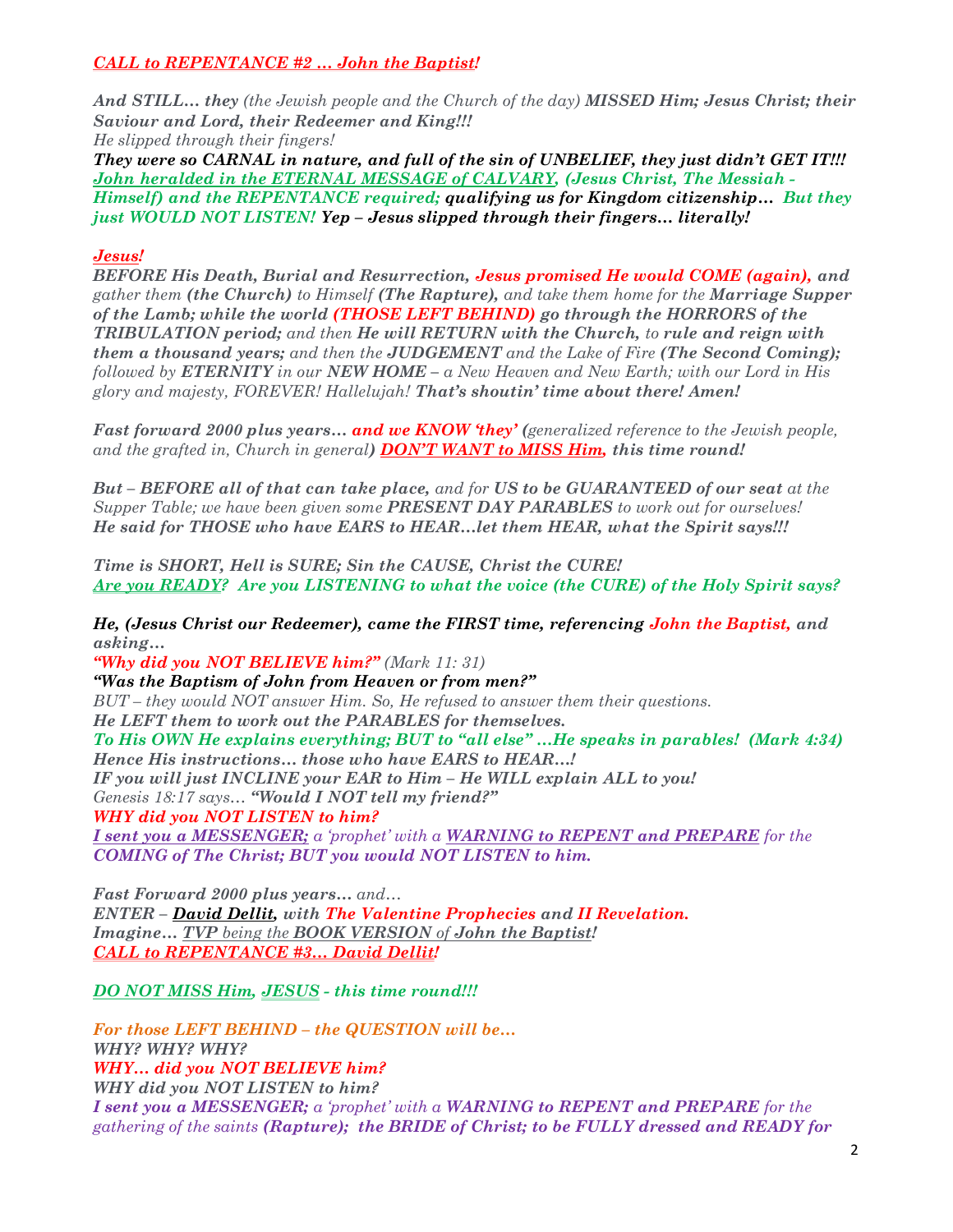the Bridegroom and the WEDDING; and to COME to the Marriage Supper (the Wedding Banquet); but you WOULD NOT LISTEN to him!!! WHY?

Your ETERNITY; your DESTINY and your DESTINATION; depend on what you DO with what He SENDS to you; and by WHOM He sends it! Selah! (You may need to pause and think about that for a minute). "…IF you are willing to RECEIVE and ACCEPT it…" (Matthew 11:14)

This time God has prepared **David Dellit** – a prototype of John the Baptist; INFUSED by the SAME Spirit of Elijah; to bring the SAME MESSAGE of REPENTANCE, with the SAME TENACITY - before it is TOO LATE for ENTRANCE TO - the Supper Table!

A MAJOR characteristic of the **Spirit of Elijah** is: - 'to bring BACK to God – His people!' This is what Elijah did! This is what John did! This is what David is doing! Preparation of His people, to return to their FIRST LOVE, Jesus! SAME MISSION! Different MEANS!

Elijah took the people on a MIRACULOUS journey in his... CALL to REPENTANCE #1 John used the POWERFUL 'Elijah Spirit' to immerse in the waters of the Baptism of Repentance, to Salvation, without one recorded MIRICLE; but none-the-less, a POWERFUL ministry and... CALL to REPENTANCE #2 David is asked to present TWO powerful BOOKS of CORRECTION and INSTRUCTION, in LOVE; to UNITY and ONENESS; through INTIMATE – RELATIONSHIP… CALL to REPENTANCE #3

Same MISSION – Different MEANS!

This brings us to TODAY! The day we are NOW living in; and the URGENT WARNING we have been sent, in TVP and II Revelation.

Just as Jesus asked of the people 2000 plus years ago… WHY ... did you NOT BELIEVE him?

WHY ... did you NOT LISTEN?

WHY ... did you NOT work out for yourselves the parable of the TEN VIRGINS! You KNOW that the FIVE WISE virgins were WELCOMED IN to the Marriage Supper. You KNOW that the FIVE FOOLISH virgins were LOCKED OUT! WHY ... did you NOT PREPARE YOURSELF for my arrival? ... For the WEDDING feast?

I believe the Lord will require MUCH (even death) of those who have IGNORED His URGENT WARNINGS!

For every person... to whom He has chosen to deliver a copy of these two End-Time manuals; His END-TIMES URGENT REMINDER; His 'road map' to REPENTANCE and UNITY and ONENESS, in the BRIDE of Christ; *I believe He will require MUCH explanation*; as to WHY, He was NOT LISTENED to; ESPECIALLY when He had hand-delivered His URGENT WARNINGS! (The 'sins of omission' means - a sinful FAILURE to perform an action). Selah! And it does us good, NOW – to NOTE that - we DO NOT want to come before Him with someone else's BLOOD on our hands... simply because of the RIPPLE effect; that which we FAILED to create! Selah! (You might need to stop and think about that for a minute).

WHO have YOU ROBBED of their ETERNITY? Who will you hear screaming from the pit of hell…? WHY did you NOT LISTEN? WHY did you NOT SHARE? I DIDN'T KNOW! WHY did you NOT TELL ME?

We are ONLY ever BLESSED to be a BLESSING!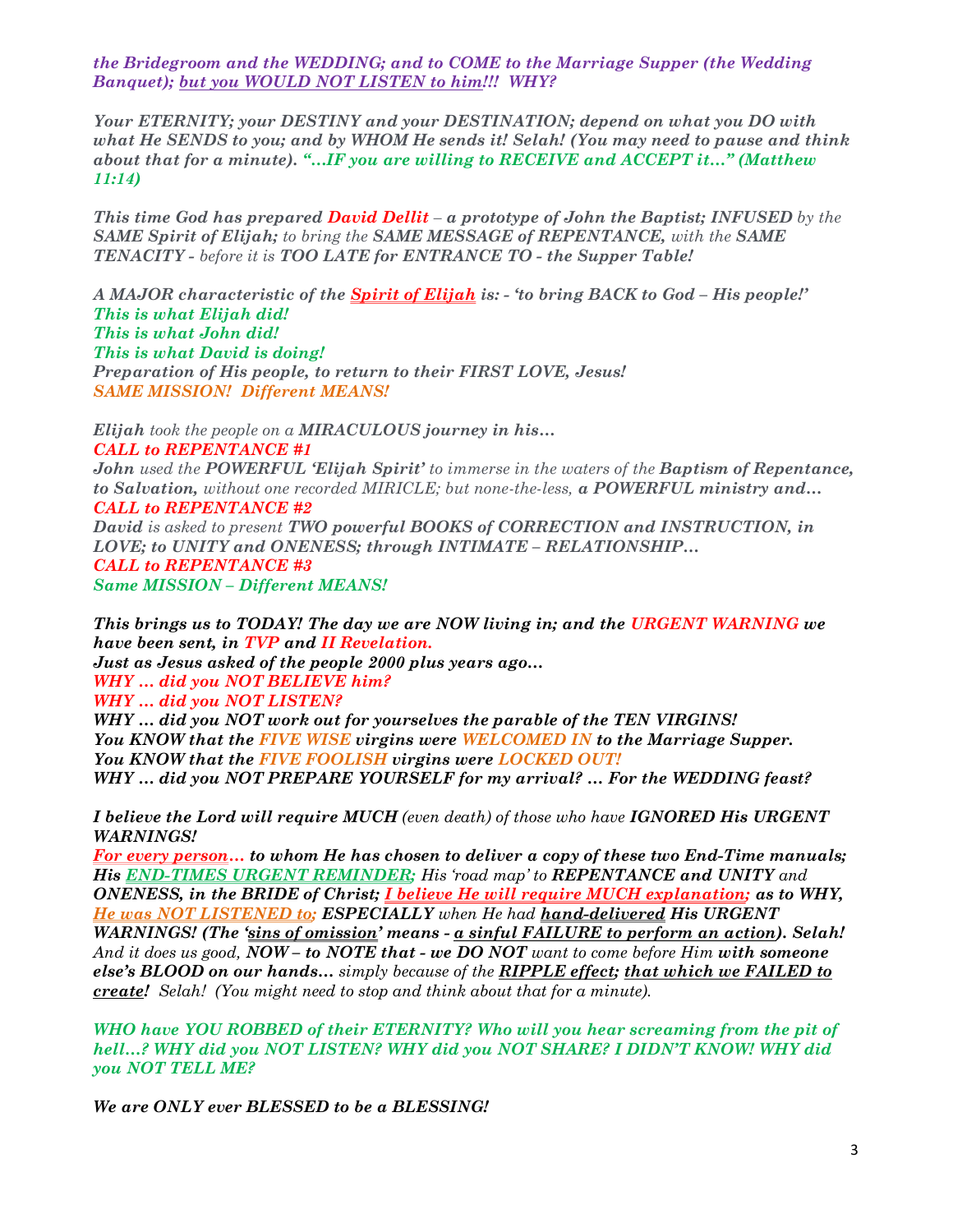WHEN God sends 'BLESSINGS' our way, we NEED to KNOW …to whom those BLESSINGS BELONG – and are purposed to flow on…to!

Life is NOT ABOUT YOU! (That may come as a surprise to some)... but God sees ahead; HE sees the BIG picture... and He is NOT remotely interested in our SIN of OFFENCE, or our fickle FEELINGS; or our 'loving' LEGALISTIC finger-pointing, of what is 'right' and 'wrong'. He is ONLY interested in our 'LIVING' FAITH; and it's RIPPLE EFFECT (our works of OBEDIENCE, in LOVE), for His Glory, and the BLESSING of His kids! So - even IF YOUR FAITH FAILS you, and you OBJECT to what you have READ, or heard spoken, or written… TO or ABOUT the books, OR the author; SOMEONE's ETERNITY rests on your OBEDIENCE to SHARE this INFORMATION, whether you LIKE IT, or NOT! Nothing happens by CHANCE! All is by His perfect design, purposed for His glory, and our individual, and collective, BLESSING.

The Valentine Prophecies and II Revelation are NOT meant to be 'SAT ON'… KEPT… or placed on the BOOK SHELF! And they are certainly NOT meant to be VIOLATED in thought, word, or deed! In fact – the ignoring or condemning of same books has had, and will continue to have, catastrophic consequences...! Selah!

They are a ROAD MAP to REPENTANCE! An URGENT WARNING!

Once YOU have RECEIVED the BLESSING in FULL; with Holy Spirit INTIMACY and ONENESS, in personal romantic relationship; with the EVIDENCE of OBEDIENCE to DO as He SAYS – then it is TIME to - PASS IT ON! Someone is waiting to RECEIVE from your hand; EVEN IF YOU have CHOSEN to 'go hungry'! ASK the Holy Spirit. He will tell you to whom you need to share this with! JESUS NEVER FAILS! We do!

Someone else's DESTINY and DESTINATION depends upon WHAT YOU DO, with what God sent to you. Selah!

I REPEAT - EVEN IF you are NOT interested in OBEYING His instructions YOURSELF… you should still be a BLESSING to those whom God meant to be blessed, with this information. That may sound like a contradiction in terms... but DO YOU REALLY want for God to be asking you... "WHY – did you NOT DO as I ASKED of you?"

You will give an account. And NOT JUST for yourself… but for ALL of THOSE whom you SHOULD HAVE TOLD... and DIDN'T! That IS the RIPPLE EFFECT that you FAILED to create! That is the **SIN of OMMISSION**.

Father, forgive us; for there are just so many times we are defiantly rebellious; And oft-times – ignorantly unaware of our own stupidity, and pride. WOW! Lord, SHOCK us out of our complacency - before we DIE an ETERNALL death; OR – someone else DIES ETERNALLY, because of our DISOBEDIENCE! Amen!

IF - Our spiritual antenna is LIFELESS; DEAD – then FIX IT!!! IT SHOULD NOT BE!!! If your TV was NOT working, you would call the antenna man to come FIX IT! Well – IF your OBEDIENCE monitor is NOT WORKING – call the spiritual antenna man, JESUS - to come and FIX IT, NOW, before it is TOO LATE! You are running out of TIME!

Life is about TIMES and SEASONS! This is a VERY exciting SEASON to be living in just now. It's called the END of the END-TIMES! Do you even KNOW the day or the HOUR on God's clock? IF NOT – WHY NOT? Educate yourself. Back up a few months on these letters and get an education on the HOUR of the DAY in which we are now LIVING.

WAKE UP Church! He is COMING BACK – REAL SOON! Ready or NOT! YOUR CHOICE!

In closing; I want for you to consider well this advice. Whenever you experience God MIGHTLY – (as I believe you will do, when you RECEIVE what He has PREPARED for you, in these two BOOKS of CORRECTION and INSTRUCTION, in LOVE)… "…IF you are willing to RECEIVE and ACCEPT it…" (Matthew 11:14)… go immediately to a place of PRAYER (intimate communion; conversation), so you and The Father together, can PREPARE for what is to COME! Luke 8:12 "…then the devil comes knocking…"

TIMES have CHANGED but HUMAN NATURE has NOT! We are STILL our same old predictable selves; and **SATAN KNOWS it.** The **VERY REASON** he roams around looking for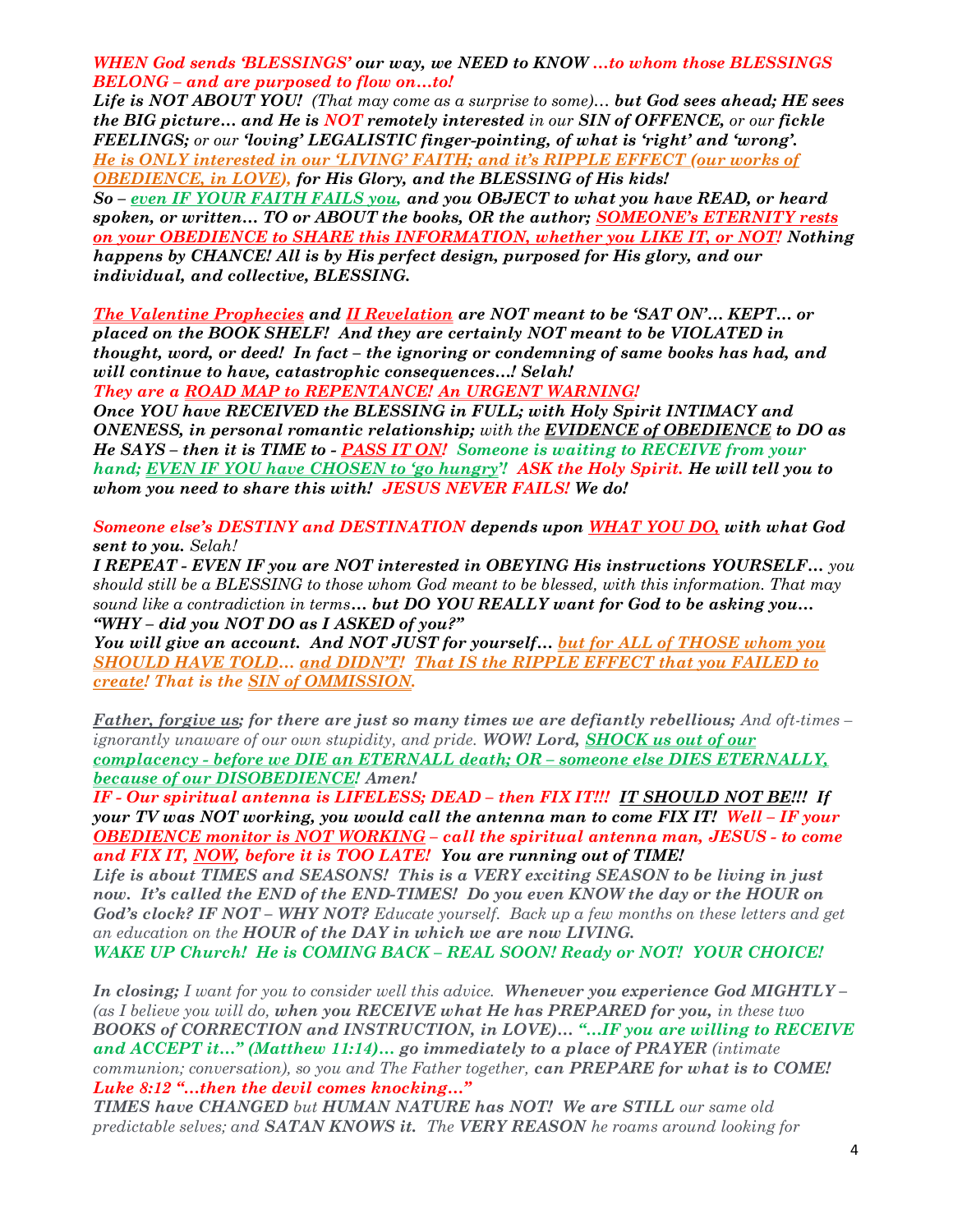SOMEONE to devour! Don't ALLOW him to steel your SEED of TRUTH, before it has taken ROOT in you, and has opportunity to GROW you up, IN Him. Amen!

The ONLY way to OVERCOME, and walk in UNITY, ONENESS and VICTORY, is to STAY in INTIMATE fellowship with the Holy Spirit. (Not your Pastor, friend, or the Prophet; nor the visiting Evangelist… NO… His Name is Jesus!) He is YOUR VINE! He is YOUR SOURCE! All else are 'tools He uses to drip-feed you nuggets of information, from time to time'. He sent YOU the Holy Spirit to be YOUR guide into ALL TRUTH. Get connected; and stay connected; to Him ONLY. Then interconnect with all other like-minded; Christ-minded; brethren …in LOVE. That is 'the church'. Amen.

Make NO PROVISION for FAILURE – STAY FOCUSSED and VERY CLOSE to the FRUIT TREE – JESUS! I do NOT care (and neither does God) how 'godly' and 'well meaning' your local Bishop or Prophet or Pastor may sound, when he delivers 'his instructions, corrections and/or advice to you'… tell him THANK YOU…in LOVE and GO back to God's Word; with PRAISE and THANKSGIVING on your lips; and rightly divide… with YOUR Holy Spirit GUIDE. Amen! That's what God's WORD tells you/us to DO. (2 Tim 2:15)

And coupled with this Holy Spirit INTIMACY and ROMANTIC relationship, comes the necessity to address a PERSONALITY issue.

The Lord has made it VERY CLEAR to me, to share with you, the necessity to … NEVER let the MAN get in the WAY of the MESSAGE!

Whilst ever we walk in this WORLD, our feelings and flesh will vie for competition. (Satan's tactics; don't BUY his LIE). Show him the gate and LOCK IT as he leaves! Tell him NO! Because you have ALREADY TOLD Jesus YES! Right? And you CANNOT serve TWO masters... correct? EVERYTHING – ALWAYS – should ONLY EVER BE about… Thus saith the Lord! And His Words and Promises to you are LIFE and BLESSING! He DIED that you may LIVE; abundantly; to the full; till it overflows! (John10:10) Selah! ALWAYS rightly divide The Word of TRUTH, and WALK in the AUTHORITY IT (He) gives to you! That's VICTORY!

Elijah the Prophet – was just a man... and a 'hot-headed' one at that. His message of REPENTANCE was one of PASSION, to say the least. But NEVER did his personality clashes ALTER in ANY WAY the Message of REPENTANCE that he faithfully delivered to the Israelite people! And God honoured his OBEDIENCE - 'miraculously'. Perfect? NO! Anointed and appointed by God; for His Purpose and Plan? YES!

John the Baptist - was just a man... and he made a whole bunch of people as mad as hornets. BUT – that DID NOT EVER – DILUTE, nor ALTER in any way… the Message from Heaven… to REPENTANCE, that he too, faithfully delivered to the Israelite people "…Prepare ye the way of the Lord!" (Isaiah 40:3) Perfect? NO! Anointed and appointed by God; for His Purpose and Plan? YES! (See Matthew 11:11.)

FAST FORWARD 2000 plus years... and I remind you again...

Take your eyes off David Dellit... He too is just a man; and he too, makes a whole bunch of people as mad as hornets. And, being flesh, as we all are; he will disappoint you almost daily.

BUT that WILL NOT, and CAN NOT, DILUTE nor ALTER in any way, the MESSAGE of REPENTANCE, and INSTRUCTIONS in OBEDIENCE, his writings in TVP and II

Revelation, delivers! Perfect? NO! Anointed and appointed by God; and commissioned for His Purpose and Plan? YES!

What God SAYS – God SEES!